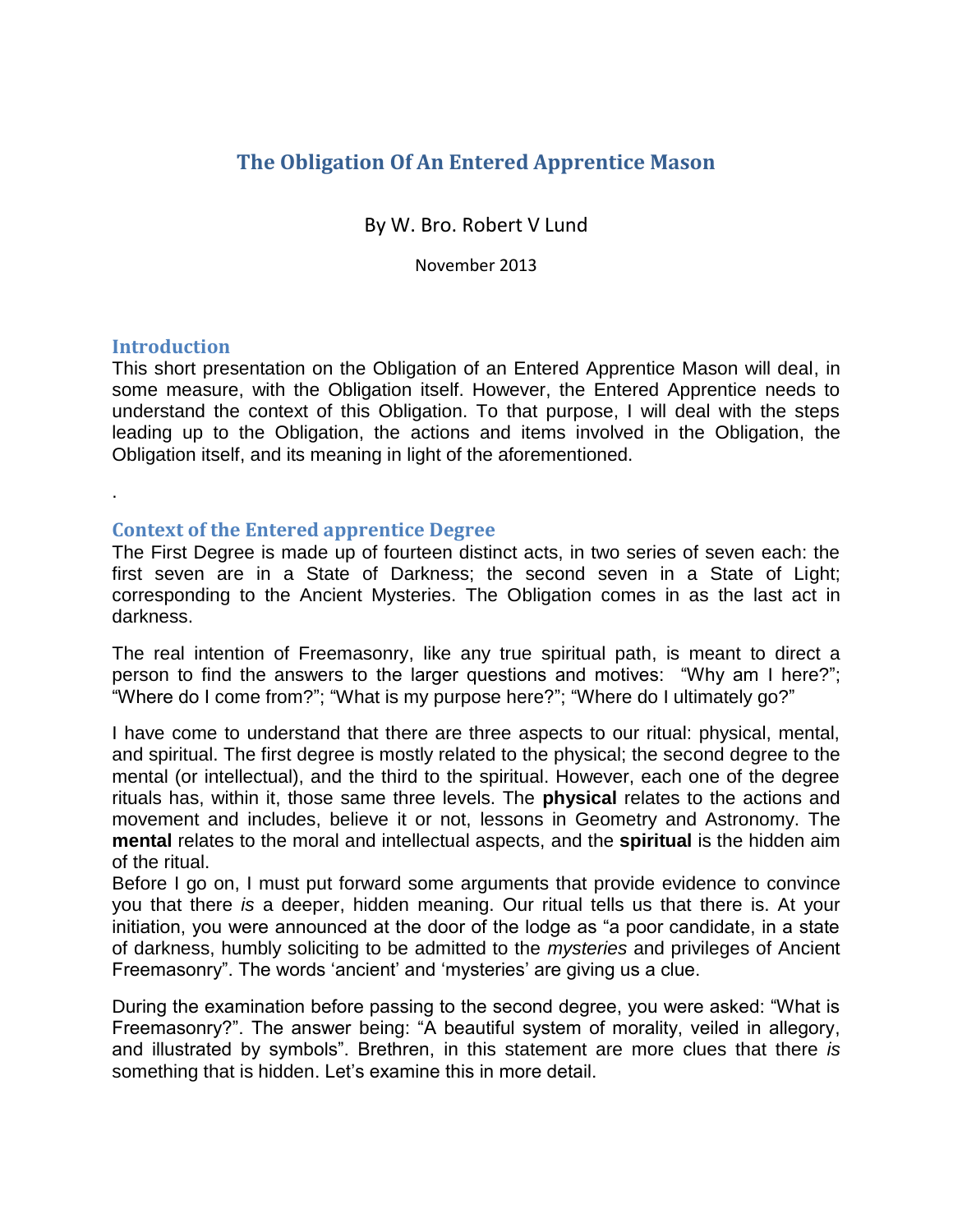"**Veiled** in allegory and illustrated by symbols..." – "**veiled**" means "hidden or covered", and here is the first clue that there is something hidden; "**allegory**" means "a story that has a *deeper* or more general meaning *in addition to its surface meaning*", and this is another clue; a **symbol** is "something used for, or regarded as, *representing something else*", which is another clue. As you can see, this statement of the definition of Masonry definitely refers to something hidden.

What is it that is veiled? The Junior Warden's Tracing Board lecture begins "The usages and customs of Masonry have ever *corresponded* with those of the *Egyptian Philosophers*, to which they bear a *near affinity*. The *Pythagorean System* seems to have been established on a *similar* plan". Here is another statement that hints that there is something hidden *and* that our ritual incorporates *ancient mysteries*.

*This* points to the *real* secret of Masonry: that our ritual hides deeper, more esoteric, *spiritual* lessons, based on various *ancient mysteries and teachings* that have been taught throughout the ages, in different forms.

# **The Approach to the Altar**

The Junior Deacon tells you: "The way to approach the altar in this degree is by three steps, the first of fifteen inches, the second of twelve, the third of nine." First question: why three steps?

Three is the dominant number in this degree. Read the ritual and see for yourself. Some examples are: three questions; three knocks; three positions of the sun (rising, meridian, setting); three working tools; three grand offerings; three pillars (wisdom, strength, beauty, and the three orders of architecture); three great lights; three lesser lights; three items of furniture (volume of the sacred law, square, compasses); three movable jewels; thee immovable jewels.

One could think of three as being used to achieve balance: two extremes and a point in the middle. I put it this way in an article on the Pythagorean number system: The establishment of a relationship between two opposing forces becomes a third force, to provide balance.

Second question: why fifteen, twelve, and nine inches?

These are the lengths of the three sides of a Pythagorean triangle, used to construct a right-angle. This is defined in the  $47<sup>th</sup>$  problem of Euclid, and an important discovery by the learned Pythagoras.

So, from a mason's point of view, this could be used to create a square. Obviously that's of great use in building and construction, but as we are not operative but Free and Accepted masons, we make use of it for more noble purposes.

As Masons, we understand the moral lessons derived from the square. These are taught in the ritual and lectures of the Entered Apprentice Degree.

In addition, the triangle is an ancient symbol, and its many forms have various meanings.

History records that Pythagoras established a society with philosophical aims. There were many teachings around Sacred Geometry, which was used to try and understand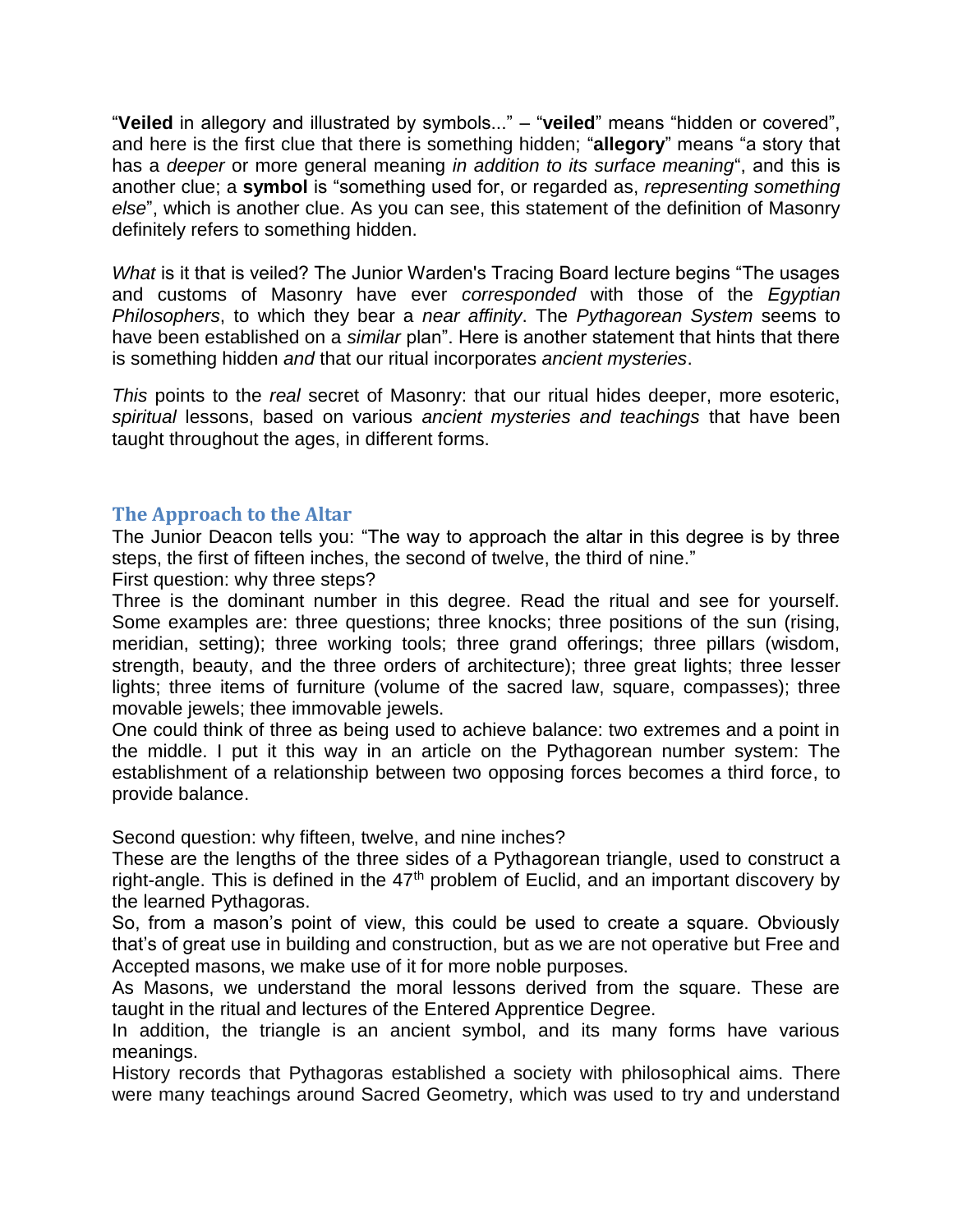the Universe. Shrouded in secrecy, they believed that only by truly understanding the universe could one achieve salvation of the soul, and as Divinity created all things, studying it over a period of several lifetimes, could bring one closer to Divinity itself.

From a spiritual point of view, we should understand the base of the triangle to represent the physical aspect of ourselves. The vertical line represents the mental or intellectual aspect, and the hypotenuse or diagonal represents the spiritual side.

It should be noted that the steps are towards the East, which is defined in the mysteries as the source of light.

# **Examining the Altar**

The Obligation is taken at the Altar and on the Three Great Lights of Freemasonry (the Volume of the Sacred Law, the Square and Compasses).

The Altar holds the Volume of the Sacred Law, and is therefore considered to be a sacred place. This applies to the Altar itself as well as the area immediately surrounding it.

The Volume of the Sacred Law is typically a sacred text such as the Old Testament, the Koran, or some other book meaningful to the Candidate. But it has a deeper significance. It is the *visible* emblem of the invisible *Cosmic Law*, through which the Creator is manifested in the Universe. It represents the Creator, whose "law" is the basis for everything in existence, as taught in the ancient mysteries.

Resting on the Volume of the Sacred Law are the Square and Compasses. In addition to the meaning given to these by the Worshipful Master: of keeping in due bounds with all of mankind, and acting on the square (meaning being honest in all your actions), there are deeper meanings.

The **Compasses** represent the *Cosmic (or Divine) Principle* and our link to the manifestations of the Creator. Further meaning will be found in the Master Mason Degree.

The **Square**, although opposite to, and inextricably conjoined with, the Compasses, represents cosmic *matter*, in which the Divine Principle takes form.

The points of the Compasses, being concealed beneath the Square, in this degree, imply that the candidate's *spirit* is, at that time, *overlain*, and prevented from full function by the tendencies of his *material* body. If man is to become perfected and rise to the full possibilities of his being, his spiritual principle must not remain subordinate to the flesh and its tendencies, but gain ascendancy over them.

To summarize: Three Great Lights represent Cosmic Law, the Cosmic or Divine Principle, and Cosmic Matter. In conjunction, the Three Great Lights reveal the *Cosmic Purpose*: of Spirit and Matter working in unison, and according to Cosmic Law, to construct a perfect Universe, occupied by beings seeking perfection, as described in the Ancient Mysteries. Explaining this further at this point is not possible due to time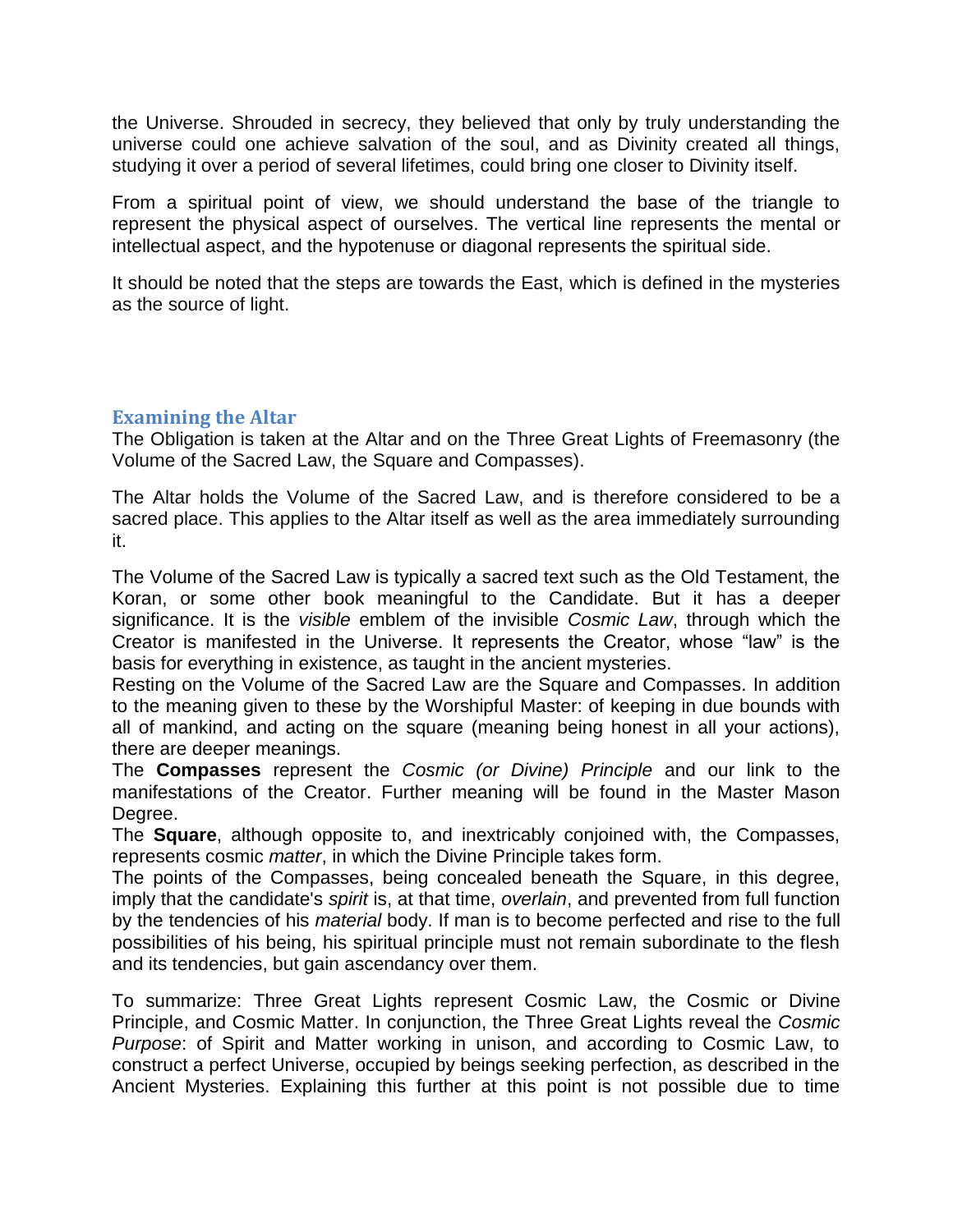constraints, but it is important and further study is required in order to understand fully what this represents.

The position of the Altar in the Lodge (the centre) is a symbol of what Masonry believes the Altar should be in actual life, a centre of union and fellowship, as if to teach us that no man can learn the truth for another, and no man can learn it alone.

The altar represents the most sacred Altar on earth which is at the centre of your being. This will be explained further in the Master Mason Degree.

# **Preparing for the Obligation**

As part of the Candidate being properly prepared, the right arm, left breast, and left knee are made bare, and the right heel slipshod. Why is this so?

The left breast is obvious: it receives the sharp instrument at the entrance to the Lodge. In determining the purpose of the other parts made bare, consider the position in which the Candidate is placed before taking the Obligation. He is placed on his left knee, which is bare. He places his slipshod right foot on the floor at the Altar, and his bare right arm is covering the Volume of the Sacred Law. So, everything is made bare to enable close contact with the sacred area while taking the Obligation.

In the Entered Apprentice Degree, the Volume of the Sacred Law is open at Ruth chapter IV, verse 7. This verse states:

"*Now this was the manner in former time in Israel concerning redeeming and concerning changing, for to confirm all things; a man plucked off his shoe, and gave it to his neighbor: and this was a testimony in Israel.*"

Now this does not make sense in itself and, even if you read the whole chapter, it may not be clear, so I will summarize. Ruth had been married to Mahlon, who died. There were no children and, therefore, no one to care for Ruth. It was tradition in those times for a kinsman to take responsibility for a widow and her property. This *obligation* was signified in public by the responsible person removing his shoe. The person who took responsibility in this case was Boaz, who was incidentally not a kinsman. Ruth and Boaz were the great-grandparents of King David, who was the father of King Solomon. So, Ruth ties in to Boaz, who ties in to Solomon, both of whom are mentioned in the

Degree.

# **The Obligation**

What is the purpose of the Obligation?

It asks you to make a promise that you will "always hele, ever conceal, and never reveal" the secrets or mysteries of Ancient Freemasonry.

Firstly, if you don't already know, the word 'hele' is an old word meaning 'to hide'.

Secondly, what *are* the" secrets or mysteries" that you are not to reveal?

The ritual says that the secrets of this degree are" those marks by which Masons are known to each other". This means the signs, tokens and words that were communicated to you. We all know that these 'secrets' can be found in books and on the Internet, so why keep them secret? The reason is that this is the first real test of your character, of